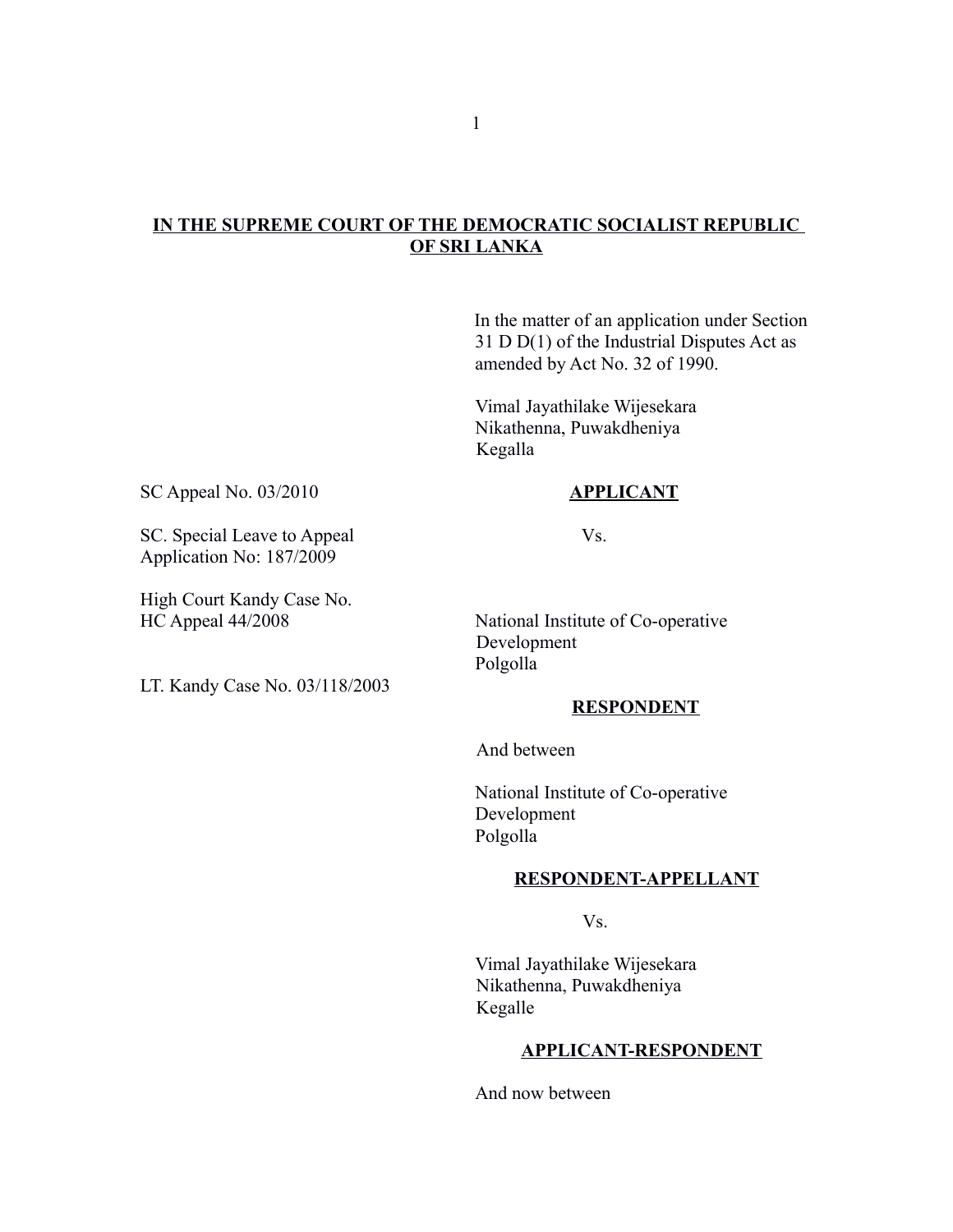National Institute of Co-operative Development Polgolla

# **RESPONDENT-APPELLANT-PETITIONER**

Vs.

Vimal Jayathilake Wijesekara Nikathenna, Puwakdheniya Kegalle

# **APPLICANT-RESPONDENT-RESPONDENT**

| <b>Before</b>                      | :- Chandra Ekanayake, J<br>Wanasundera, PC, J &<br>Aluwihare, PC, J                                                                                          |
|------------------------------------|--------------------------------------------------------------------------------------------------------------------------------------------------------------|
| Counsel                            | :- M. Gopallawa, SSC for the Respondent-<br>Appellant-Appellant<br>Manohara de Silva, PC with<br>A. Wijesurendra for the Applicant-<br>Respondent-Respondent |
| Written submissions<br>tendered on | By the Respondent-Appellant-Appellant on<br>27.09.2010.<br>By the Applicant-Respondent-Respondent on<br>28.09.2010.                                          |
| Decided on                         | 28.03.2016.                                                                                                                                                  |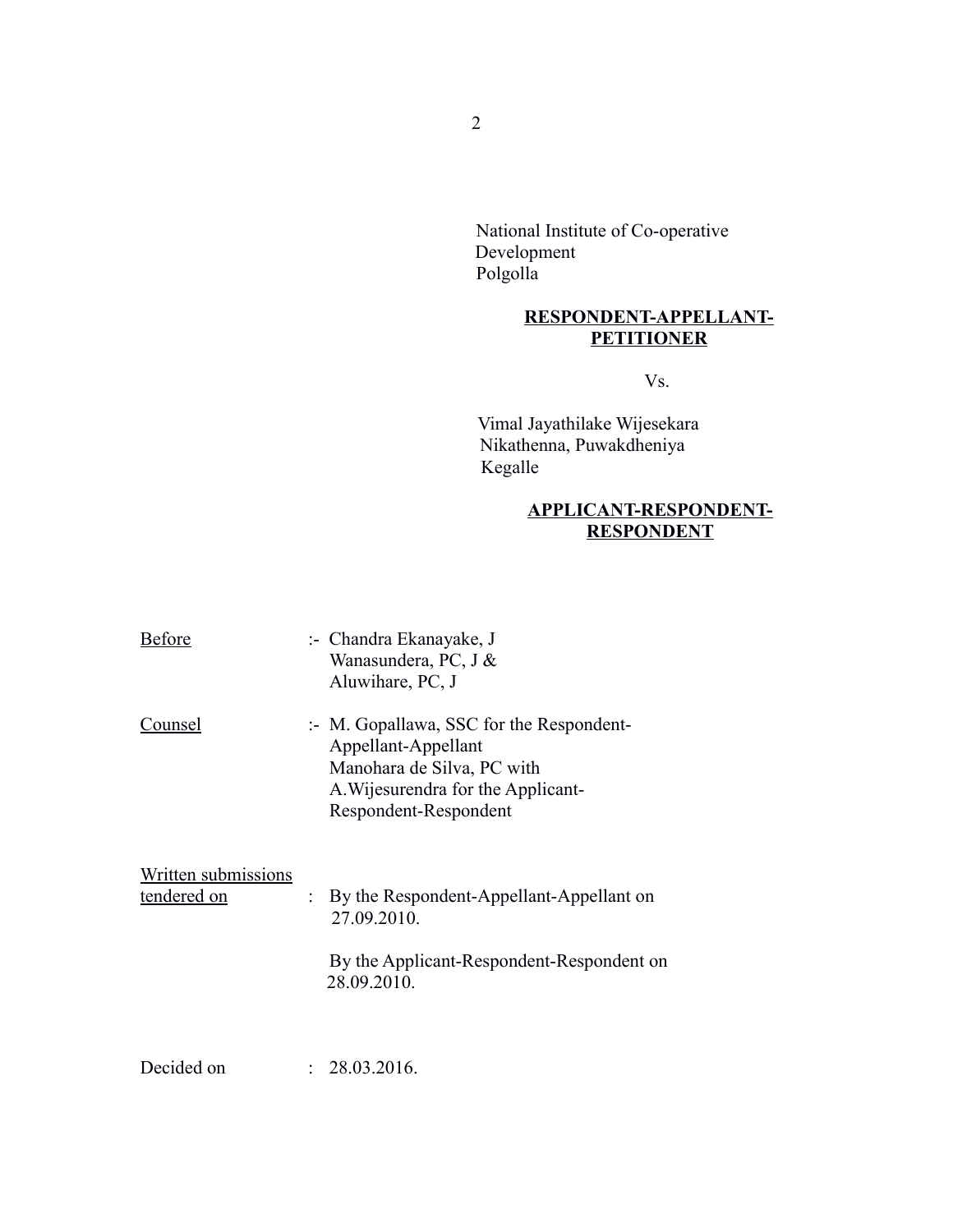### **CHANDRA EKANAYAKE, J.**

The Respondent-Appellant-Petitioner by its petition dated 26.08.2009 (filed together with an affidavit of its Director General) had sought inter alia, Special Leave to appeal against the judgement of the learned High Court Judge dated 23.07.2009 and to set aside the same. When this application was supported on 15.01.2010, this Court had granted special leave to appeal on the questions of law set out in sub paragraphs 10 (I) to (V) of the above petition. At the commencement of the hearing of this appeal a preliminary objection was raised on behalf of the Applicant-Respondent-Respondent with regard to the maintainability of this appeal namely :-

> "This appeal has been filed on the basis that the Respondent-Appellant-Appellant is not the employer of the Applicant-Respondent-Respondent and therefore it lacks status in terms of section 31 DD (1) of the Industrial Dispute Act as amended by Act No: 32/1990 in so far as a right of appeal thereby conferred to a workman, trade union or an employer".

With regard to the above preliminary objection parties have made oral submissions and also tendered written submissions.

The Applicant-Respondent-Respondent (hereinafter sometimes referred to as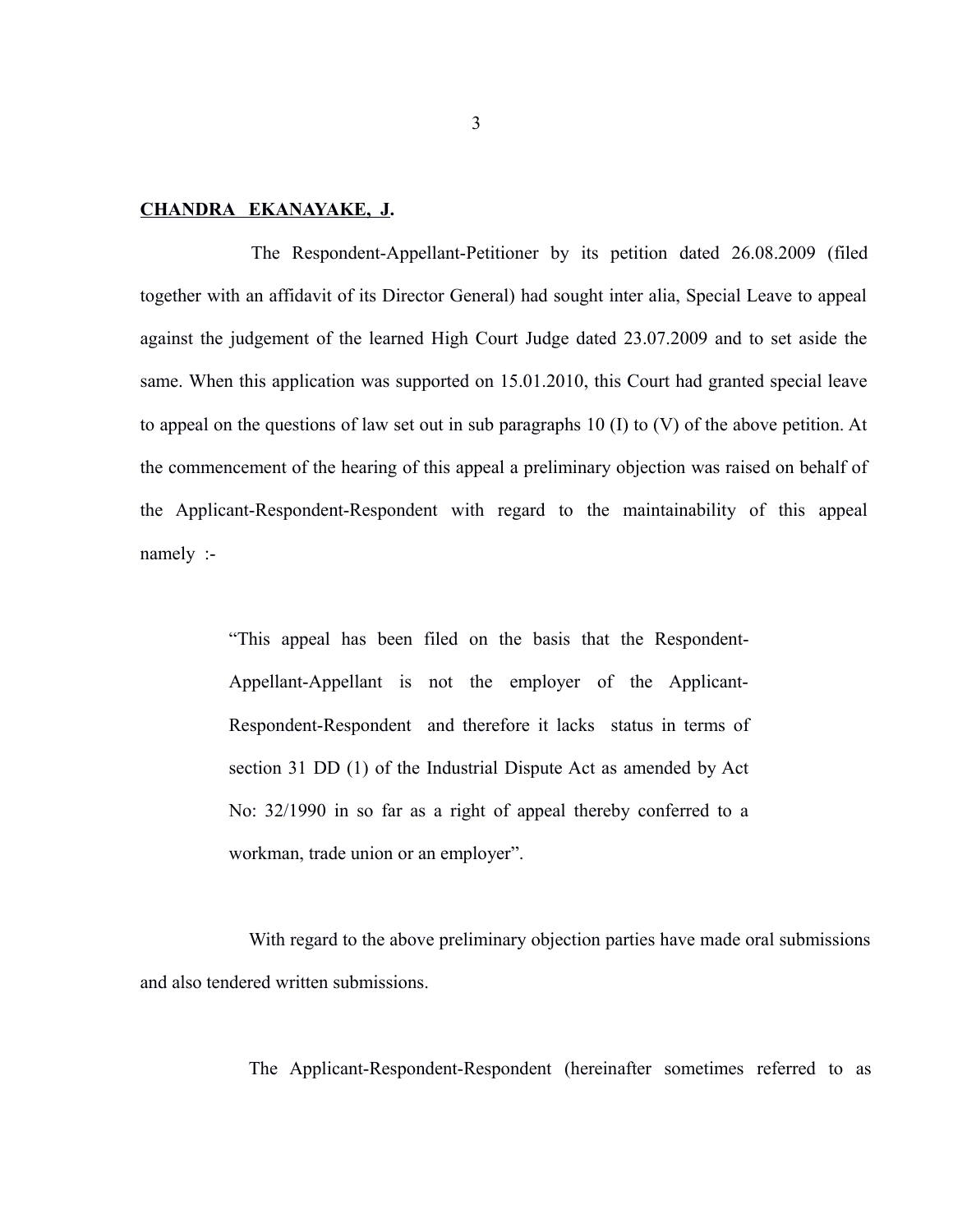'Respondent') had been employed as a lecturer from 15/06/1981 in the Cooperative Development School – (Polgolla) of the Respondent-Appellant-Appellant (hereinafter sometimes referred to as the 'Appellant') on the letter of appointment issued by the Secretary of Food and Co-operatives. After assumption of duties as a lecturer in the Appellant Institute following events appear to have taken place :-

- (a) The respondent had been released at the request of the Ministry of Urban Development, Construction and Public Utilities to serve as a Public Relations Officer in that Ministry.
- (b) By letter dated 1.10.2001 of the Senior Assistant Secretary on behalf of Secretary to the Ministry of Urban Development Construction and Public Utilities he had been released from the said Ministry with effect from 21-09-2001.
- (c ) the Appellant Institute was thereafter incorporated as the National Institute of Co-operative Development by Act No: 01 /2001with effect from 21-03 -2001 and by virtue of the provisions of section 2 (1) of the said Act the Appellant Institute was established.
- (d) Thereafter a vacation of post notice was issued to the Respondent by the Commissioner and Registrar of Co-operative Development on the basis of having vacated his post from 21-09-2001.
- (e) As per the averments in the application to the Labour Tribunal, the Respondent had been sent on compulsory retirement with effect from 21-01-2003 by the Public Service Commission.

4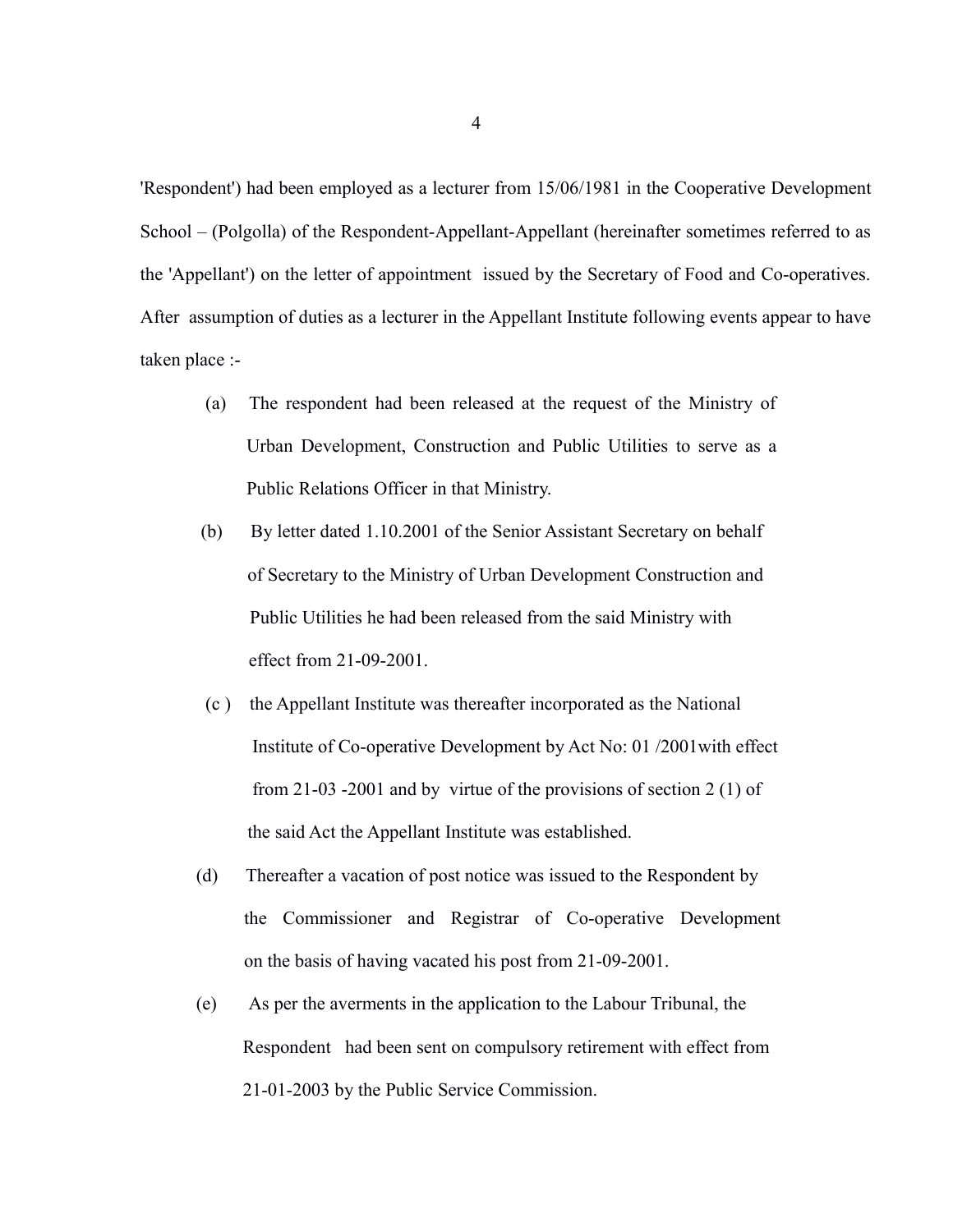The basis of the respondent's application to the Labour Tribunal dated 11-06-2003 had been, that due to sudden illness he suffered on his way when reporting for work at the Appellant-Institute he was unable to report. Although same was brought to the notice of the Head of the Institute by registered post together with relevant medical certificates, the Institute having totally disregarded the documents he submitted, he was considered as having vacated the post with effect from 21.09.2001, ( as per the vacation of post notice dated ( A 23)). He contends that this amounts to constructive termination of his employment. He had sought the reliefs claimed in the application on the above footing.

 The Appellant Institute by its answer dated 26-08-2003 whilst taking up the same preliminary objection raised before this Court among others, had moved for a dismissal of the application of the respondent. Learned President of the Labour Tribunal by the order dated 24-01- 2008 having concluded that the termination was unlawful, had proceeded to order a sum of Rs.217,200/-( being 24 months salary) to be paid as compensation in lieu of reinstatement. This order was impugned in the High Court of the Central Province by HC/Appeal No. 44/2008 and HC/Appeal No.45 2008 by both parties. Both appeals were consolidated and heard together. Thereafter Learned High Court Judge by the order dated 23.07.2009-(Y) had proceeded to order reinstatement with back wages. This is the order this special leave to appeal application was preferred from.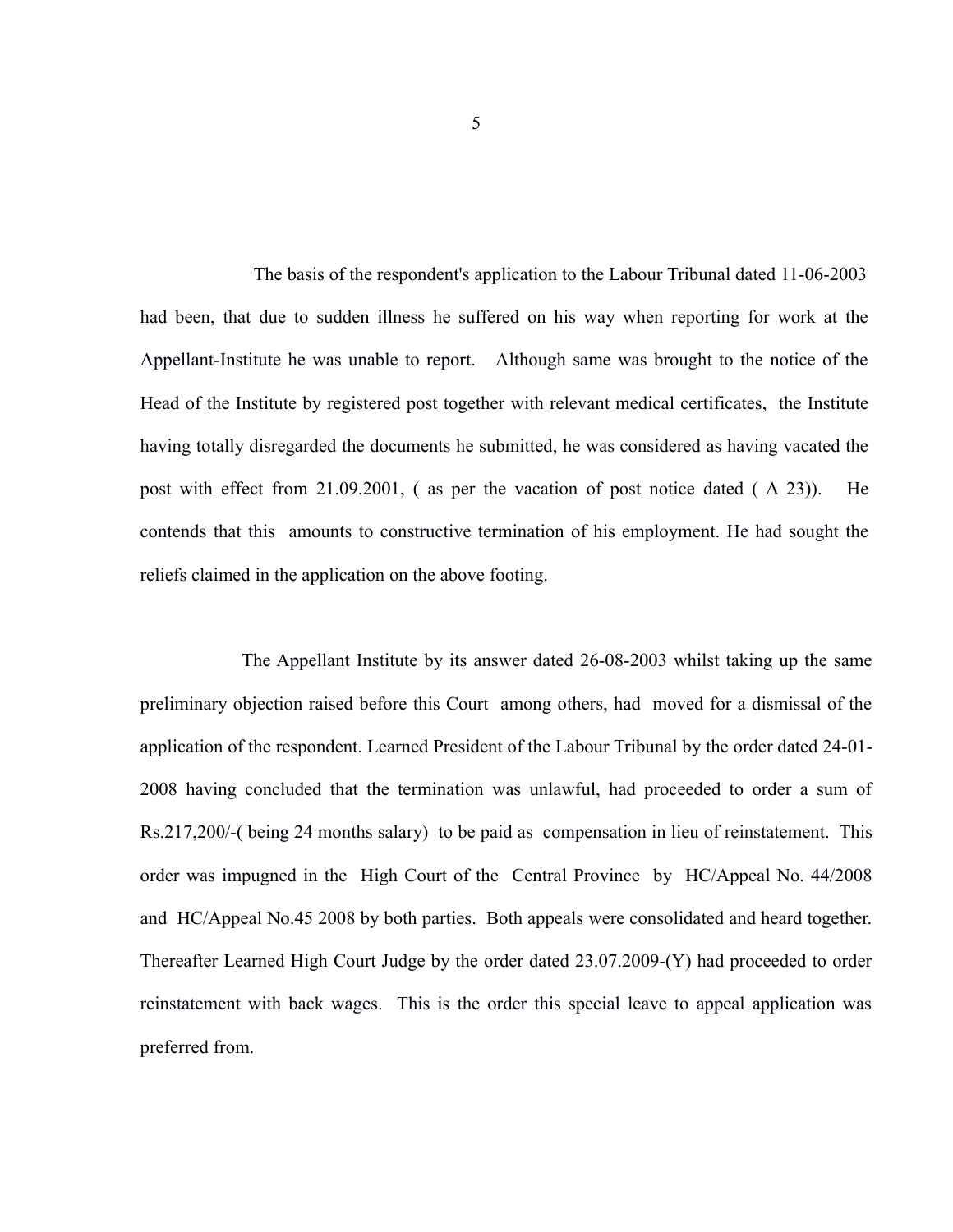In view of the preliminary objection raised it would be pertinent to consider the provisions in Section 31 DD ( 1) of the Industrial Disputes Act as amended by Act No. 32/1990. The above sub section thus reads as follows:-

 "31DD(1) Any workman, trade union or employer who is aggrieved by any final order of a High Court established under Article 154P of the Constitution, in the exercise of the appellate jurisdiction vested in it by law or in the exercise of its revisionary jurisdiction vested in it by law, in relation to an order of a Labour Tribunal, may appeal therefrom to the Supreme Court with the leave of the High Court or the Supreme Court first had and obtained."

 According to the above sub-section any employer who is aggrieved by any final order of a High Court established under Article –154P of the Constitution, in the exercise of appellate or revisional jurisdiction vested in it, may appeal from an order of a Labour Tribunal to the Supreme Court.

 In the case at hand the main basis of the objection raised by the respondent (applicant) is that the appellant was not his employer at the relevant time. Thus the appellant does not have the status in terms of section 31DD(1) of the Industrial Disputes Act (as amended), in so far as a right of appeal thereby conferred to an employer.

 To decide whether the appellant was the respondent's employer at the relevant time the entire chain of events that had taken place with regard to the respondent's service has to